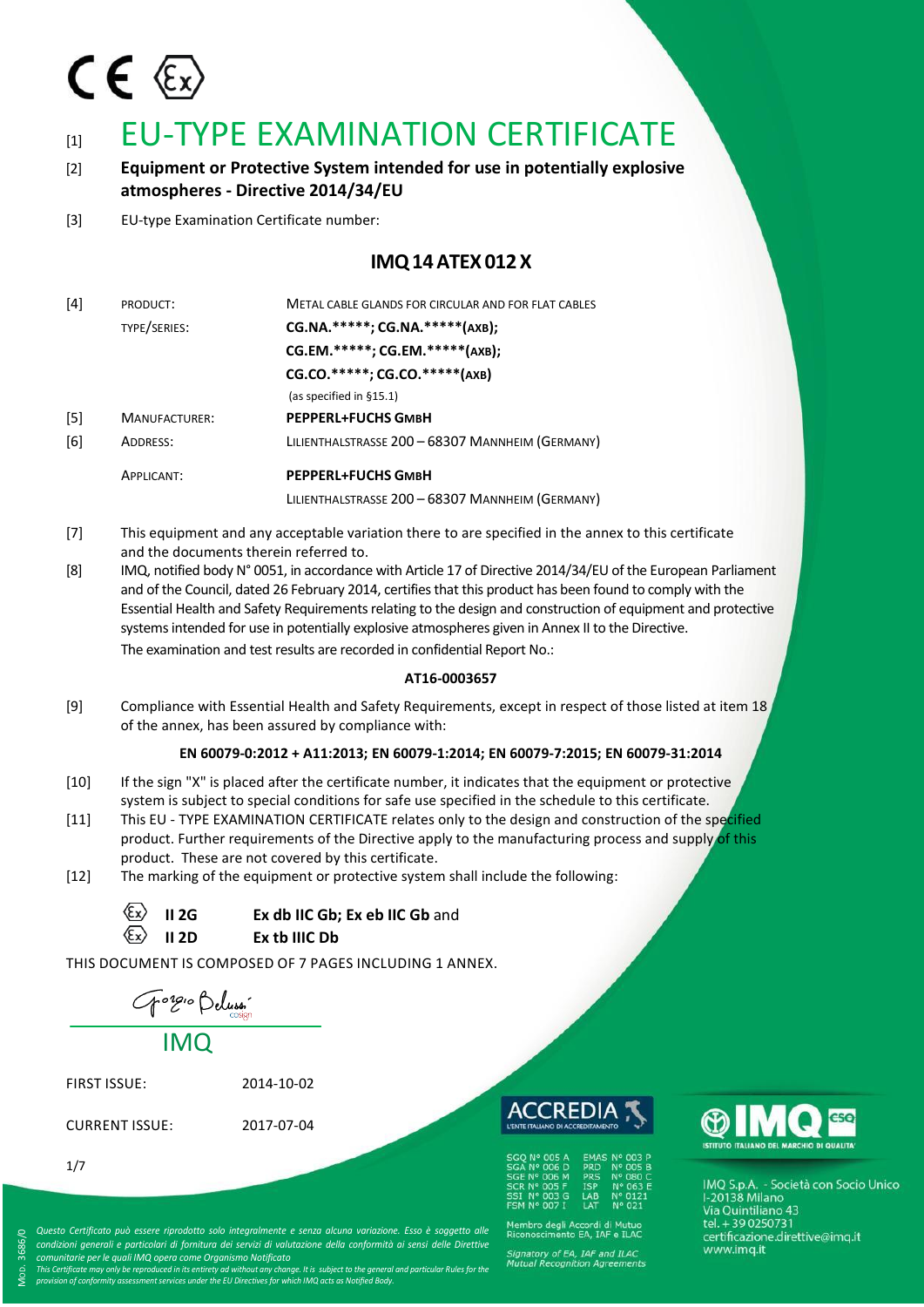

#### [14] EU-type Examination Certificate: **IMQ14ATEX012X**

#### [15] **DESCRIPTION OF PRODUCT:**

The cable glands series CG.NA.\*\*\*\*\*; CG.EM.\*\*\*\*\*; CG.CO.\*\*\*\*\* are suitable for inserting circular cables into Ex d enclosures having threaded entries and Ex e or Ex tb enclosures having either threaded or plane entries. Suitability of each model for Ex d, Ex e and Ex tb execution is shown in following tables.

The cable glands series CG.NA.\*\*\*\*\*(axb); CG.EM.\*\*\*\*\*(axb); CG.CO.\*\*\*\*\*(axb) are suitable for inserting flat cables into Ex e or Ex tb enclosures having either threaded or plane entries. Cable glands are suitable for not-armoured cables, and are made of metal body (aluminium; stainless steel; brass; galvanized steel; nickel plated brass).

Sealing rings are made of silicon or neoprene (chloroprene) for all types of cable glands for circular cables. Cable glands for flat cables have sealing rings made of silicone only. O-ring made of: neoprene, silicone or EPDM rubber.

Flat washer made of: chloroprene (neoprene), silicone, EPDM rubber, fiber KLINGERSIL® C-4400, PA washer (- 60÷65 °C).

To guarantee the IP 66/68 degree of protection the cable glands with cylindrical threads have a sealing edge machined for fitting an elastomeric gasket, while for all other threads the IP66/68 degree of protection is achieved with sealant put at least on two complete threads engaged of the threaded coupling.

Cable glands are suitable for cable type where sealing and retention is required by gripping the outer sheath (including armoured/screened/braided cables when the armour/screen/braid is clamped inside the terminating equipment).

Cable glands should be also used for intrinsically safe circuits Ex i.

Cable glands for circular cables can be supplied with tap, commercial called "dome plug", polyamide made, as accessory (BP.NA.\*.PA), suitable to guarantee IP degree when installed according to manufacturer's instructions.

#### *[15.1]* **MODELS/SERIES IDENTIFICATION:**

#### KEY CODE:

| CG.NA.<br>CG.EM<br>CG.CO | (1)<br>(1)<br>(1) | (2)<br>(2)<br>(2) | (3)<br>(3)<br>(3) | (4)<br>(4)<br>(4) | (5)<br>(5)<br>(5) |       | (1) thread type:<br>filettatura       | "NPT" - NPT ANSI ASME B1.20.1<br>"M" – Metric ISO pitch 1,5 (ISO 965/1 and ISO 965/3)<br>"P" – PG DIN 40430 (Ex e only / solo Ex e)<br>"C" - GAS UNI ISO 228/1<br>$"S" - N.P.S.M.$<br>"G" - GAS UNI ISO 7/1<br>"K" - GAS Gk UNI 6125 (Ex e only / solo Ex e) |
|--------------------------|-------------------|-------------------|-------------------|-------------------|-------------------|-------|---------------------------------------|--------------------------------------------------------------------------------------------------------------------------------------------------------------------------------------------------------------------------------------------------------------|
|                          |                   |                   |                   |                   |                   |       | $(2)$ size:<br>dimensioni             | according to related table<br>in accordo alle relative tabelle                                                                                                                                                                                               |
| CG.NA.                   | (1)               | (2)               | (3)               | (4)               | (5)               | (axb) | (3) body material:<br>materiale corpo | "B" - brass / ottone<br>"BN" - nickel plated brass / ottone nichelato<br>SS" - stainless steel / <i>acciaio inox</i>                                                                                                                                         |
| CG.EM                    | (1)               | (2)               | (3)               | (4)               | (5)               | (axb) |                                       | "A" - aluminium / alluminio<br>"Z" - galvanized steel / acciaio galvanizzato                                                                                                                                                                                 |
| CG.CO                    | (1)               | (2)               | (3)               | (4)               | (5)               | (axb) | (4) sealing ring:<br>tipo gommino     | "C" - neoprene (chloroprene) made / neoprene<br>"S" - silicone made / silicone<br>(5) min thread length (mm) / <i>minima lunghezza della filettatura (mm)</i>                                                                                                |



⋝

*Questo Certificato può essere riprodotto solo integralmente e senza alcuna variazione. Esso è soggetto alle* 

*condizioni generali e particolari di fornitura dei servizi di valutazione della conformità ai sensi delle Direttive* 

*comunitarie per le quali IMQ opera come Organismo Notificato* OD. 3686/0

This Certificate may only be reproduced in its entirety ad without any change. It is subject to the general and particular Rules for the<br>provision of conformity assessment services under the EU Directives for which IMQ ac

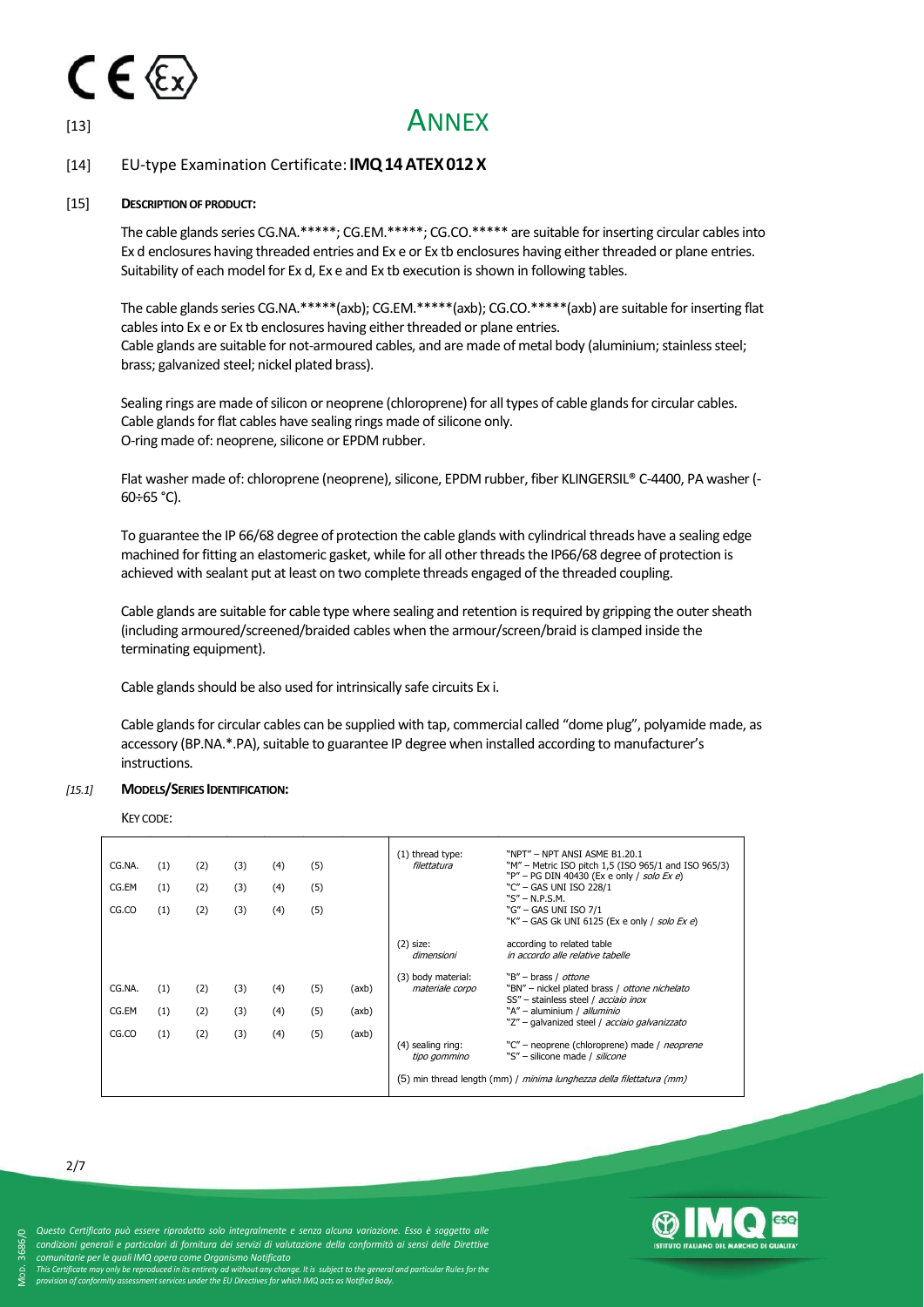#### [14] EU-type Examination Certificate: **IMQ14ATEX012X**

In following tables (3.1, 3.2, 3.3, 4.1, 4.2, 4.3) only metric threads and NPT threads cable glands sizes are shown.

Models with other threads, as detailed in Key code, are available: they are derived from models with metric threads and NPT threads, according to cross reference table PCA4-THEQ rev. 0, and named according to key code, with reference to type of threads used.

| <b>Table 3.1:</b> |                    |                       |                                          |                                   |                                          |       |                     |  |  |
|-------------------|--------------------|-----------------------|------------------------------------------|-----------------------------------|------------------------------------------|-------|---------------------|--|--|
|                   | Mod                |                       |                                          | <b>Torque value [Nm]</b>          |                                          |       | <b>Suitable for</b> |  |  |
| <b>CG.NA.M***</b> | CG.NA.NPT***       | Min-max cable Ø<br>mm | $S1 + S2 + S3$<br>triple sealing<br>ring | $S1+S2$<br>double<br>sealing ring | S <sub>1</sub><br>single sealing<br>ring | Ex db | Ex eb<br>Ex tb      |  |  |
| CG.NA.M8**        | X                  | $2 - 4$               |                                          |                                   | 4                                        | no    | yes                 |  |  |
| CG.NA.M12**       | CG.NA.NPT1/4**     | $4 - 8$               | 20                                       | 18                                | $\omega$                                 | no    | yes                 |  |  |
| CG.NA.M16S**      | CG.NA.NPT3/8S**    | $3-9$                 | $\blacksquare$                           | 25                                | 18                                       | yes   | yes                 |  |  |
| CG.NA.M16**       | CG.NA.NPT3/8**     | $4-$                  | 20                                       | 18                                | 16                                       | yes   | yes                 |  |  |
| CG.NA.M20XS**     | CG.NA.NPT1/2XS**   | $3-9$                 | $\sim$                                   | 25                                | 18                                       | yes   | yes                 |  |  |
| CG.NA.M20S**      | CG.NA.NPT1/2S**    | $4-$                  | 20                                       | 18                                | 16                                       | yes   | yes                 |  |  |
| CG.NA.M20**       | CG.NA.NPT1/2**     | $10 - 16$             | 25                                       | 22                                | 18                                       | yes   | yes                 |  |  |
| CG.NA.M25XS**     | CG.NA.NPT3/4XS*    | $4-$                  | 20                                       | 18                                | 16                                       | yes   | yes                 |  |  |
| CG.NA.M25S**      | CG.NA.NPT3/4S*     | $10 - 18$             | 25                                       | 22                                | 18                                       | yes   | yes                 |  |  |
| CG.NA.M25**       | CG.NA.NPT3/4**     | $14 - 20$             | 28                                       | $\overline{23}$                   | $\blacksquare$                           | yes   | yes                 |  |  |
| CG.NA.M32XS**     | CG.NA.NPT1XS**     | $10 - 18$             | 25                                       | 22                                | 18                                       | yes   | yes                 |  |  |
| CG.NA.M32S**      | CG.NA.NPT1S**      | 14-24                 | 28                                       | 23                                | $\overline{20}$                          | yes   | yes                 |  |  |
| CG.NA.M32**       | X                  | 22-28                 | 56                                       | 50                                | 35                                       | yes   | yes                 |  |  |
| X                 | CG.NA.NPT1**       | 22-28                 | 56                                       | 50                                | $\omega$                                 | yes   | yes                 |  |  |
| CG.NA.M40XS**     | CG.NA.NPT1-1/4XS** | 14-24                 | 28                                       | 23                                | 20                                       | yes   | yes                 |  |  |
| CG.NA.M40S**      | CG.NA.NPT1-1/4S**  | 22-32                 | 56                                       | 50                                | 45                                       | yes   | yes                 |  |  |
| CG.NA.M40**       | CG.NA.NPT1-1/4**   | 26-34                 | 57                                       | 55                                | 52                                       | yes   | yes                 |  |  |
| CG.NA.M50XS**     | CG.NA.NPT1-1/2XS** | 22-32                 | 56                                       | 50                                | 45                                       | yes   | yes                 |  |  |
| CG.NA.M50S**      | CG.NA.NPT1-1/2S**  | 26-35                 | 57                                       | 55                                | 52                                       | ves   | yes                 |  |  |
| CG.NA.M50**       | X                  | 35-44                 | 190                                      | 155                               | 140                                      | yes   | yes                 |  |  |
| X                 | CG.NA.NPT1-1/2**   | 35-44                 | 190                                      | 155                               | $\mathbf{r}$                             | yes   | ves                 |  |  |
| CG.NA.M63XS**     | CG.NA.NPT2XS**     | 26-35                 | 57                                       | 55                                | 52                                       | yes   | yes                 |  |  |
| CG.NA.M63S**      | CG.NA.NPT2S**      | 35-45                 | 190                                      | 155                               | 140                                      | yes   | yes                 |  |  |
| CG.NA.M63**       | X                  | 46-56                 | 160                                      | 145                               | 135                                      | yes   | yes                 |  |  |
| X                 | CG.NA.NPT2**       | 46-56                 | 160                                      | 145                               | $\omega$                                 | ves   | yes                 |  |  |
| CG.NA.M75XS**     | CG.NA.NPT2-1/2XS** | 35-45                 | 190                                      | 155                               | 140                                      | yes   | yes                 |  |  |
| CG.NA.M75S**      | CG.NA.NPT2-1/2S**  | 46-62                 | 185                                      | 175                               | 150                                      | yes   | yes                 |  |  |
| CG.NA.M75**       | X                  | 60-69                 | 123                                      | 118                               | $\sim$                                   | yes   | yes                 |  |  |
| X                 | CG.NA.NPT2-1/2**   | 60-64                 | 123                                      | ÷.                                | $\mathbf{r}$                             | ves   | ves                 |  |  |
| CG.NA.M90XS**     | CG.NA.NPT3XS**     | 46-62                 | 185                                      | 175                               | 150                                      | yes   | yes                 |  |  |
| CG.NA.M90S**      | CG.NA.NPT3S**      | 60-75                 | 123                                      | 118                               | 110                                      | yes   | yes                 |  |  |
| CG.NA.M90**       | X                  | 75-82                 | 135                                      | 130                               | 125                                      | yes   | yes                 |  |  |
| X                 | CG.NA.NPT3**       | 75-82                 | 135                                      | 130                               | $\sim$                                   | yes   | ves                 |  |  |
| CG.NA.M100XS**    | CG.NA.NPT4XS**     | 60-75                 | 123                                      | 118                               | 110                                      | yes   | yes                 |  |  |
| CG.NA.M100S**     | CG.NA.NPT4S**      | 75-85                 | 135                                      | 130                               | 125                                      | ves   | yes                 |  |  |
| CG.NA.M110**      | CG.NA.NPT4**       | 85-95                 | 180                                      | 175                               | 170                                      | yes   | yes                 |  |  |
| CG.NA.M115S**     | Х                  | 75-85                 | 135                                      | 130                               | 125                                      | yes   | yes                 |  |  |
| CG.NA.M115**      | X                  | 85-95                 | 180                                      | 175                               | 170                                      | ves   | yes                 |  |  |
| CG.NA.M115L**     | X                  | 95-105                | 450                                      | 450                               | 450                                      | yes   | yes                 |  |  |
| X                 | CG.NA.NPT4L**      | 95-101                | 450                                      | 450                               | $\sim$                                   | yes   | yes                 |  |  |
| CG.NA.M130**      | X                  | 105-115               | 526                                      | 500                               | 535                                      | yes   | yes                 |  |  |
| X                 | CG.NA.NPT5**       | 95-105                | 450                                      | 450                               | 450                                      | yes   | yes                 |  |  |
| x                 | CG.NA.NPT5L**      | 105-115               | 526                                      | 500                               | 535                                      | yes   | yes                 |  |  |

|                     | Model            | Min-                 |                                          | <b>Torque value [Nm]</b>          |                                          |      | Suitable for  |
|---------------------|------------------|----------------------|------------------------------------------|-----------------------------------|------------------------------------------|------|---------------|
| CG.EM.M***          | CG.EM.NPT***     | max<br>cable Ø<br>mm | $S1 + S2 + S3$<br>triple<br>sealing ring | $S1+S2$<br>double<br>sealing ring | S <sub>1</sub><br>single<br>sealing ring | Ex d | Ex e<br>Ex tb |
| <b>CG.EM.M16S**</b> | CG.EM.NPT3/8S**  | $4 - 8$              |                                          | 25                                | 18                                       | ves  | yes           |
| CG.EM.M16**         | CG.EM.NPT3/8**   | $4 - 8$              |                                          | 25                                | 18                                       | ves  | yes           |
| CG.EM.M20**         | CG.EM.NPT1/2**   | $4 - 12$             | 20                                       | 18                                | 16                                       | yes  | yes           |
| CG.EM.M25**         | CG.EM.NPT3/4**   | $10 - 18$            | 25                                       | 22                                | 18                                       | ves  | yes           |
| CG.EM.M32**         | CG.EM.NPT1**     | $14 - 24$            | 28                                       | 20                                | 18                                       | ves  | yes           |
| CG.EM.M40**         | CG.EM.NPT1-1/4** | $22 - 32$            | 56                                       | 50                                | 45                                       | ves  | ves           |
| CG FM M50**         | CG.EM.NPT1-1/2** | $26 - 35$            | 57                                       | 55                                | 52                                       | ves  | ves           |
| CG.EM.M63**         | CG FM NPT2**     | $35 - 45$            | 190                                      | 155                               | 140                                      | ves  | ves           |
| CG EM M75**         | CG.EM.NPT2-1/2** | $42 - 62$            | 185                                      | 175                               | 150                                      | ves. | ves           |
| CG.EM.M90**         | CG.EM.NPT3**     | 60-75                | 123                                      | 118                               | 110                                      | ves. | ves           |
| CG.EM.M100**        | CG.EM.NPT4**     | 75-85                | 135                                      | 130                               | 125                                      | ves  | yes           |
| CG.EM.M110**        | CG.EM.NPT4L**    | 85-95                | 180                                      | 175                               | 170                                      | ves  | yes           |

#### 3/7

ylop.

OD. 3686/0

*Questo Certificato può essere riprodotto solo integralmente e senza alcuna variazione. Esso è soggetto alle* 

- *condizioni generali e particolari di fornitura dei servizi di valutazione della conformità ai sensi delle Direttive*
- *comunitarie per le quali IMQ opera come Organismo Notificato*



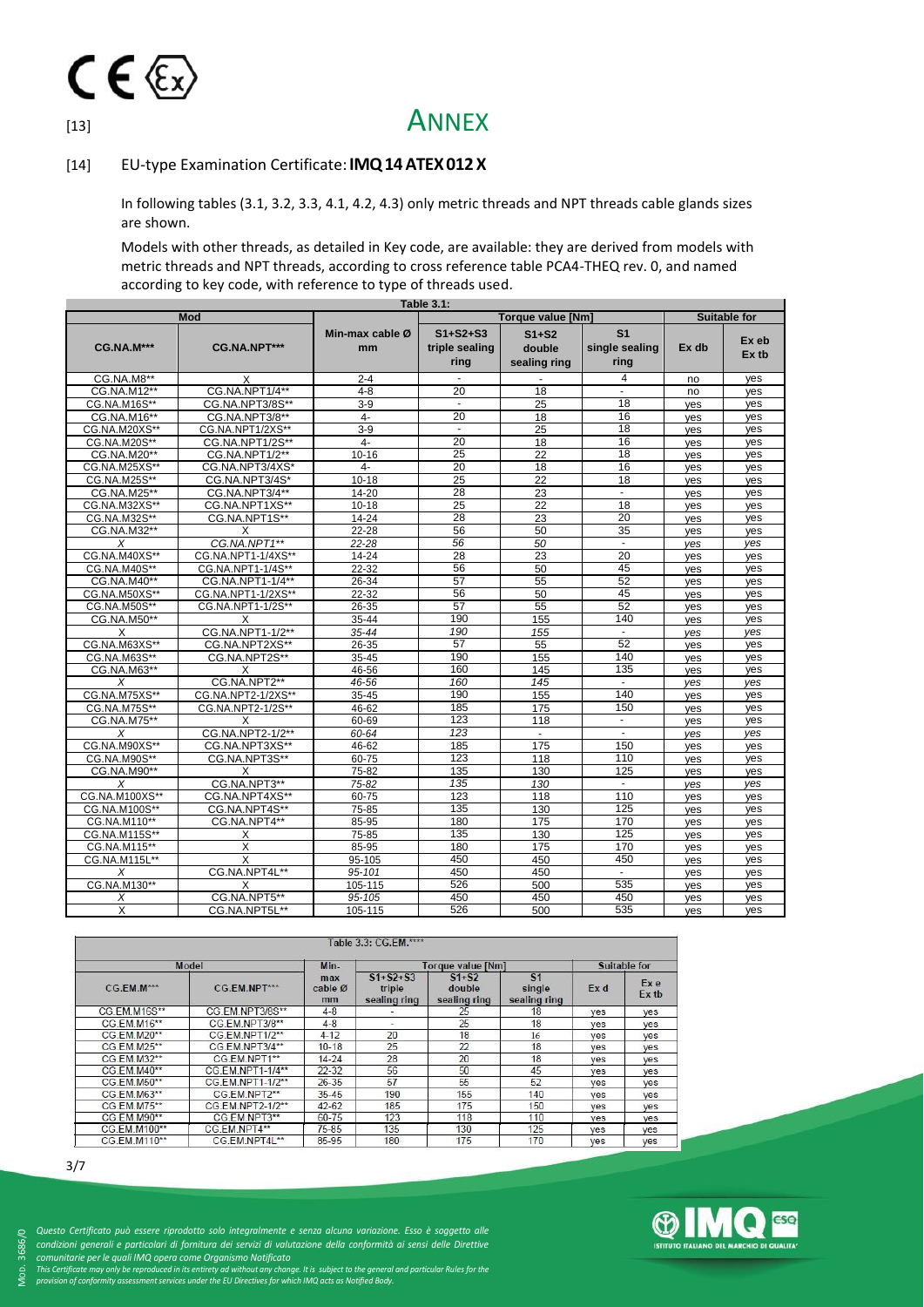

#### [14] EU-type Examination Certificate: **IMQ14ATEX012X**

|              | Table 3.2: CG.CO.**** |                        |                                          |                                   |                                          |      |               |  |  |  |  |  |
|--------------|-----------------------|------------------------|------------------------------------------|-----------------------------------|------------------------------------------|------|---------------|--|--|--|--|--|
|              | Model                 |                        |                                          | Torque value [Nm]                 |                                          |      |               |  |  |  |  |  |
| CG.CO.M***   | CG.CO.NPT***          | max<br>cable $Ø$<br>mm | $S1 + S2 + S3$<br>triple<br>sealing ring | $S1+S2$<br>double<br>sealing ring | S <sub>1</sub><br>single<br>sealing ring | Ex d | Ex e<br>Ex tb |  |  |  |  |  |
| CG.CO.M12**  | CG.CO.NPT1/4**        | $4 - 8$                | 20                                       | 18                                |                                          | no   | yes           |  |  |  |  |  |
| CG.CO.M16S** | CG.CO.NPT3/8S**       | $3-9$                  | $\overline{\phantom{a}}$                 | 25                                | 18                                       | yes  | yes           |  |  |  |  |  |
| CG.CO.M16**  | CG.CO.NPT3/8**        | $4-12$                 | 20                                       | 18                                | 16                                       | yes  | yes           |  |  |  |  |  |
| CG.CO.M20S** | CG.CO.NPT1/2S**       | $3-9$                  |                                          | 25                                | 18                                       | ves  | ves           |  |  |  |  |  |
| CG.CO.M20**  | CG.CO.NPT1/2**        | $4 - 12$               | 20                                       | 18                                | 16                                       | yes  | yes           |  |  |  |  |  |
| CG.CO.M20L** | CG.CO.NPT1/2L**       | $10 - 16$              | 25                                       | 22                                | 18                                       | yes  | ves           |  |  |  |  |  |
| CG.CO.M25**  | CG.CO.NPT3/4**        | $10 - 18$              | 25                                       | 22                                | 18                                       | yes  | yes           |  |  |  |  |  |
| CG.CO.M25L** | CG.CO.NPT3/4L**       | $14 - 20$              | 28                                       | 23                                | $\overline{\phantom{a}}$                 | yes  | ves           |  |  |  |  |  |
| CG.CO.M32**  | CG.CO.NPT1**          | $14 - 24$              | 28                                       | 23                                | 20                                       | yes  | yes           |  |  |  |  |  |
| CG.CO.M32L** | CG.CO.NPT1L**         | 22-28                  | 56                                       | 50                                | 35                                       | yes  | yes           |  |  |  |  |  |
| CG.CO.M40**  | CG.CO.NPT1-1/4**      | 22-32                  | 56                                       | 50                                | 45                                       | yes  | yes           |  |  |  |  |  |
| CG.CO.M40L** | CG.CO.NPT1-1/4L**     | 26-34                  | 57                                       | 55                                | 52                                       | yes  | <b>yes</b>    |  |  |  |  |  |
| CG.CO.M50**  | CG.CO.NPT1-1/2**      | 26-35                  | 57                                       | 55                                | 52                                       | ves  | yes           |  |  |  |  |  |
| CG.CO.M50L** | CG.CO.NPT1-1/2L**     | 35-44                  | 190                                      | 155                               | 140                                      | yes  | yes           |  |  |  |  |  |
| CG.CO.M63**  | CG.CO.NPT2**          | 35-45                  | 190                                      | 155                               | 140                                      | yes  | ves           |  |  |  |  |  |
| CG.CO.M75**  | CG.CO.NPT2-1/2**      | 46-59                  | 185                                      | 175                               | 150                                      | yes  | yes           |  |  |  |  |  |

|                   |                       | Table 4.1: CG.NA.**** (axb)               |                   |     |              |  |
|-------------------|-----------------------|-------------------------------------------|-------------------|-----|--------------|--|
|                   |                       |                                           |                   |     | Suitable for |  |
| Model             |                       | Sealing ring type (refer to table 6)      | Torque value [Nm] | Exd | Exe<br>Ex tb |  |
| CG.NA.M20S**(axb) | CG.NA.NPT1/2S** (axb) |                                           | 16                | no  | yes          |  |
| CG.NA.M20** (axb) | CG.NA.NPT1/2** (axb)  | FxA1; FxB1; FxC1; FxD1; FxE1; FxG1        | 16                | no  | yes          |  |
| CG.NA.M20L**(axb) | CG.NA.NPT1/2L**(axb)  |                                           | 16                | no  | yes          |  |
| CG.NA.M25S**(axb) | CG.NA.NPT3/4S'(axb)   | FxA2; FxB2; FxC2; FxD2; FxE2; FxF2; FxG2; | 18                | no  | yes          |  |
| CG.NA.M25**(axb)  | CG.NA.NPT3/4**(axb)   | FxH2                                      | 18                | no  | yes          |  |

|                    |                       | Table $4.2: CG.CO.1111 (axb)$             |                          |      |              |  |
|--------------------|-----------------------|-------------------------------------------|--------------------------|------|--------------|--|
|                    |                       |                                           | <b>Torque value [Nm]</b> |      | Suitable for |  |
|                    | Model                 | Sealing ring type (refer to table 6)      |                          | Ex d | Exe<br>Ex tb |  |
| CG.CO.M20S** (axb) | CG.CO.NPT1/2S** (axb) |                                           | 16                       | no   | yes          |  |
| CG.CO.M20** (axb)  | CG.CO.NPT1/2** (axb)  | FxA1; FxB1; FxC1; FxD1; FxE1; FxG1        | 16                       | no   | yes          |  |
| CG.CO.M20L** (axb) | CG.CO.NPT1/2L** (axb) |                                           | 16                       | no   | yes          |  |
| CG.CO.M25S** (axb) | CG.CO.NPT3/4S** (axb) | FxA2: FxB2: FxC2: FxD2: FxE2: FxF2: FxG2: | 18                       | no   | yes          |  |
| CG.CO.M25** (axb)  | CG.CO.NPT3/4** (axb)  | FxH2                                      | 18                       | no   | yes          |  |
|                    |                       |                                           |                          |      |              |  |

|                   |                      |                                                               |                   | Suitable for |              |
|-------------------|----------------------|---------------------------------------------------------------|-------------------|--------------|--------------|
|                   | Model                | Sealing ring type (refer to table 6)                          | Torque value [Nm] |              | Exe<br>Ex tb |
| CG.EM.M20** (axb) | CG.EM.NPT1/2** (axb) | FxA1; FxB1; FxC1; FxD1; FxE1; FxG1                            | 16                | no           | yes          |
| CG.EM.M25** (axb) | CG.EM.NPT3/4** (axb) | FxA2; FxB2; FxC2; FxD2; FxE2; FxF2; FxG2;<br>FxH <sub>2</sub> | 18                | no           | yes          |

| Table 5: BP.NA * PA      |                        |           |                                                                |  |  |  |  |
|--------------------------|------------------------|-----------|----------------------------------------------------------------|--|--|--|--|
| From size                | to size                | Material  | <b>Mechanical risk</b>                                         |  |  |  |  |
| M12/PG7/PF 1/4"/ NPT1/4" | M32/PG21/PF 1"/ NPT 1" |           | High (7J)                                                      |  |  |  |  |
| M32/PG21/PF 1"/ NPT 1"   | M63/PG48/PF 2"/ NPT 2" | polyamide | High $(7J)$ at $T \geq -40^{\circ}$ C<br>Low $(4J)$ at T<-40°C |  |  |  |  |

|                             | Table 6: Flat sealing ring details             |                               |                               |                             |                                                |                               |                               |  |  |  |  |
|-----------------------------|------------------------------------------------|-------------------------------|-------------------------------|-----------------------------|------------------------------------------------|-------------------------------|-------------------------------|--|--|--|--|
| <b>Sealing ring</b><br>type | Sealing ring<br>dimensions<br>$[mm \times mm]$ | Cable min<br>$[mm \times mm]$ | Cable max<br>$[mm \times mm]$ | <b>Sealing ring</b><br>type | Sealing ring<br>dimensions<br>$[mm \times mm]$ | Cable min<br>$[mm \times mm]$ | Cable max<br>$[mm \times mm]$ |  |  |  |  |
| FxA1                        | $5 \times 12.2$                                | $5 \times 10$                 | 5,75 x 12,2                   | FxA2                        | $5 \times 12.8$                                | $5 \times 10.4$               | $5.5 \times 14$               |  |  |  |  |
| FxB1                        | $6 \times 8.5$                                 | $5.75 \times 8.5$             | $6 \times 10$                 | FxB2                        | $6 \times 8.5$                                 | $5.75 \times 8.5$             | 6x10                          |  |  |  |  |
| FxC1                        | $5.5 \times 11.7$                              | $5.3 \times 11.3$             | $5.5 \times 11.7$             | FxC2                        | $5.5 \times 11.7$                              | $5.3 \times 11.3$             | $5.5 \times 11.7$             |  |  |  |  |
| FxD1                        | $6 \times 12.2$                                | $5.3 \times 11.3$             | $6.5 \times 14.5$             | FxD <sub>2</sub>            | $6 \times 14$                                  | $5.5 \times 12$               | $6.5 \times 14.5$             |  |  |  |  |
| FxE1                        | $6.3 \times 10.8$                              | $5.3 \times 11.3$             | $6.3 \times 10.8$             | FxE2                        | $9.1 \times 12.3$                              | $7 \times 10$                 | $9.1 \times 12.3$             |  |  |  |  |
| FxG1                        | $6.7 \times 12.7$                              | $6.5 \times 10$               | $6.8 \times 12.7$             | FxF <sub>2</sub>            | $7,35 \times 13,4$                             | $5.6 \times 10$               | $9 \times 14$                 |  |  |  |  |
|                             |                                                |                               |                               | FxG2                        | $6.8 \times 15.3$                              | $6.5 \times 14.8$             | $6.8 \times 15.3$             |  |  |  |  |
|                             |                                                |                               |                               | FxH <sub>2</sub>            | $5.5 \times 10.7$                              | $5.2 \times 10$               | $7 \times 12$                 |  |  |  |  |

Mop.

OD. 3686/0

- *Questo Certificato può essere riprodotto solo integralmente e senza alcuna variazione. Esso è soggetto alle*
- *condizioni generali e particolari di fornitura dei servizi di valutazione della conformità ai sensi delle Direttive*
- *comunitarie per le quali IMQ opera come Organismo Notificato This Certificate may only be reproduced in its entirety ad without any change. It is subject to the general and particular Rules for the provision of conformity assessment services under the EU Directives for which IMQ acts as Notified Body.*

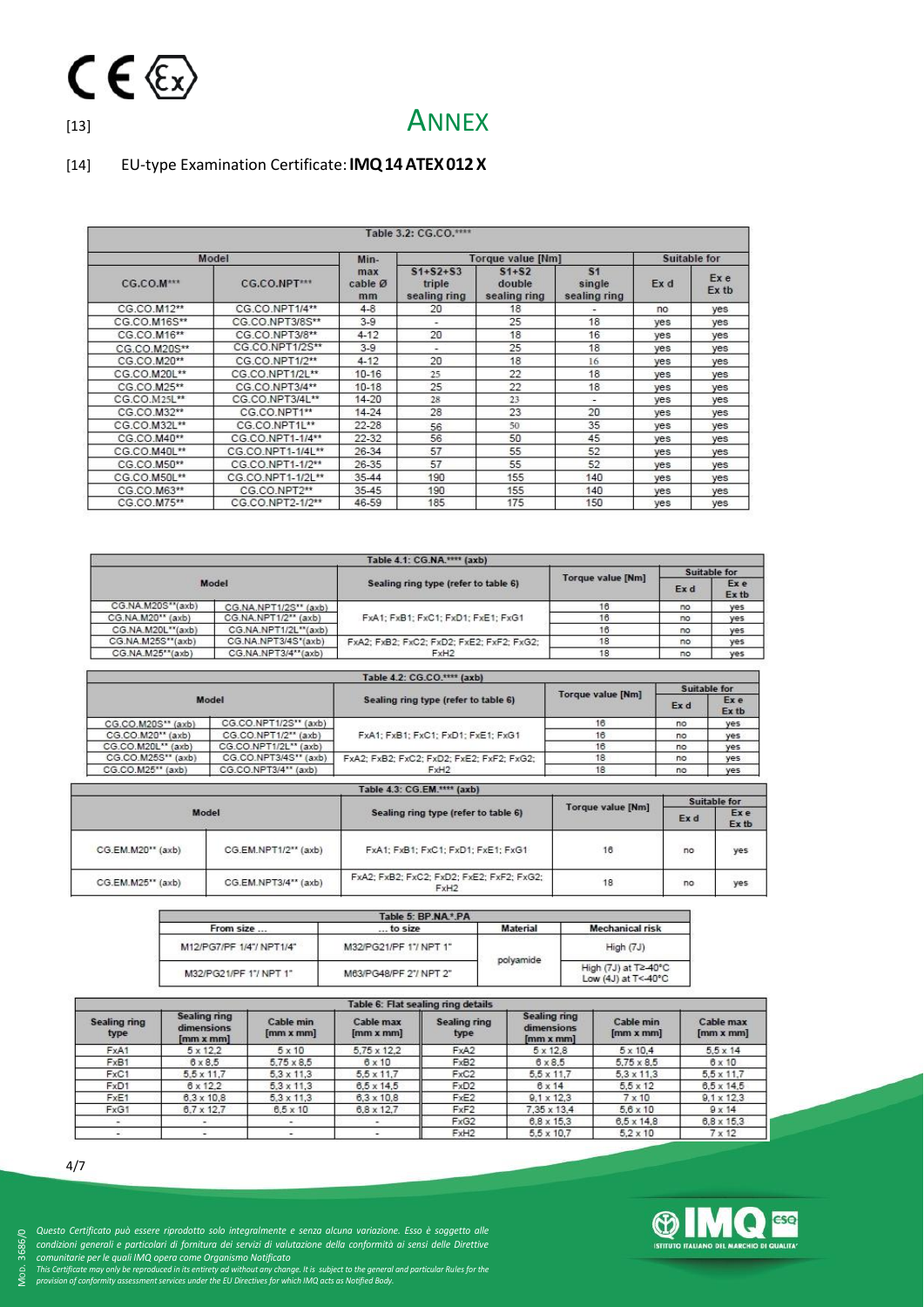

#### [14] EU-type Examination Certificate: **IMQ14ATEX012X**

#### *[15.2]* **RATINGS:**

For minimal and maximal diameters of permitted cables and torque values, see drawings CG.NA.\*\*\*\*\*; CG.EM.\*\*\*\*\*; CG.CO.\*\*\*\*\*; CG.NA.\*\*\*\*\*(axb); CG.EM.\*\*\*\*\*(axb); CG.CO.\*\*\*\*\*(axb), in revision status and date as listed in document DL-AT16-0003657.

#### *[15.3]* **SAFETY RATINGS:**

None

#### *[15.4]* **AMBIENT TEMPERATURE AND TEMPERATURE CLASSES:**

See table below.

| Serie:                                                         | $Ex e - Ex t b$                                                                                                                                                 | Ex d                                                                                                                                                                    |
|----------------------------------------------------------------|-----------------------------------------------------------------------------------------------------------------------------------------------------------------|-------------------------------------------------------------------------------------------------------------------------------------------------------------------------|
| $CG.NA.****$<br>$CG.CQ.****$<br>$CG.EM.*****$                  | neoprene sealing ring / gommini in neoprene:<br>$-40^{\circ}$ C $\div$ +80 °C<br>silicone sealing ring / gommini in silicone:<br>$-60^{\circ}$ C $\div$ +140 °C | neoprene sealing ring / gommini in neoprene:<br>$-40^{\circ}$ C $\div$ +80 °C<br>silicone sealing ring / gommini in silicone:<br>$-60^{\circ}$ C $\div$ $+80^{\circ}$ C |
| $CG.NA.**** (axb)$<br>$CG.CO.**** (axb)$<br>$CG.EM.**** (axb)$ | silicone sealing ring / gommini in silicone:<br>$-60^{\circ}$ C $\div$ +140 °C                                                                                  | Not possible                                                                                                                                                            |

#### *[15.5]* **DEGREE OF PROTECTION (IPCODE):**

IP66/68

#### *[15.6]* **WARNINGS:**

None

[16] **REPORT:**AT16-0003657

#### *[16.1]* **ROUTINE (FACTORY) TESTS:**

The manufacturer shall carry out the routine test prescribed at clause 27 of the EN 60079-0.

#### *[16.2]* **CONFORMITY WITH THE DOCUMENTATION:**

The manufacturer shall carry out the verifications or tests necessary to ensure that the product complies with the documentation.

Marking the equipment in accordance with Clause 29 of EN 60079-0, the manufacturer attests on his own responsibility that:

- the equipment has been constructed in accordance with the applicable requirements of the relevant standards in safety matters;
- the routine verifications and routine tests in 28.1 of EN 60079-0 have been successfully completed with positive results.

#### *[16.3]* **INSTALLATION CONDITIONS:**

- Above referred equipment is foreseen to be installed in locations where there are environmental conditions, as clearly specified at clause 1, par. 2 of EN 60079-0.
- Installation and use in atmospheric and environmental conditions that are out of above mentioned intervals request special considerations and additional measures by the side of installer or user.These should be specified to the manufacturer by the user; it is not a required by applicable standard listed in [9] that the certification body confirm suitability for the adverse conditions.

5/7





*comunitarie per le quali IMQ opera come Organismo Notificato* This Certificate may only be reproduced in its entirety ad without any change. It is subject to the general and particular Rules for the<br>provision of conformity assessment services under the EU Directives for which IMQ ac ⋝ OD. 3686/0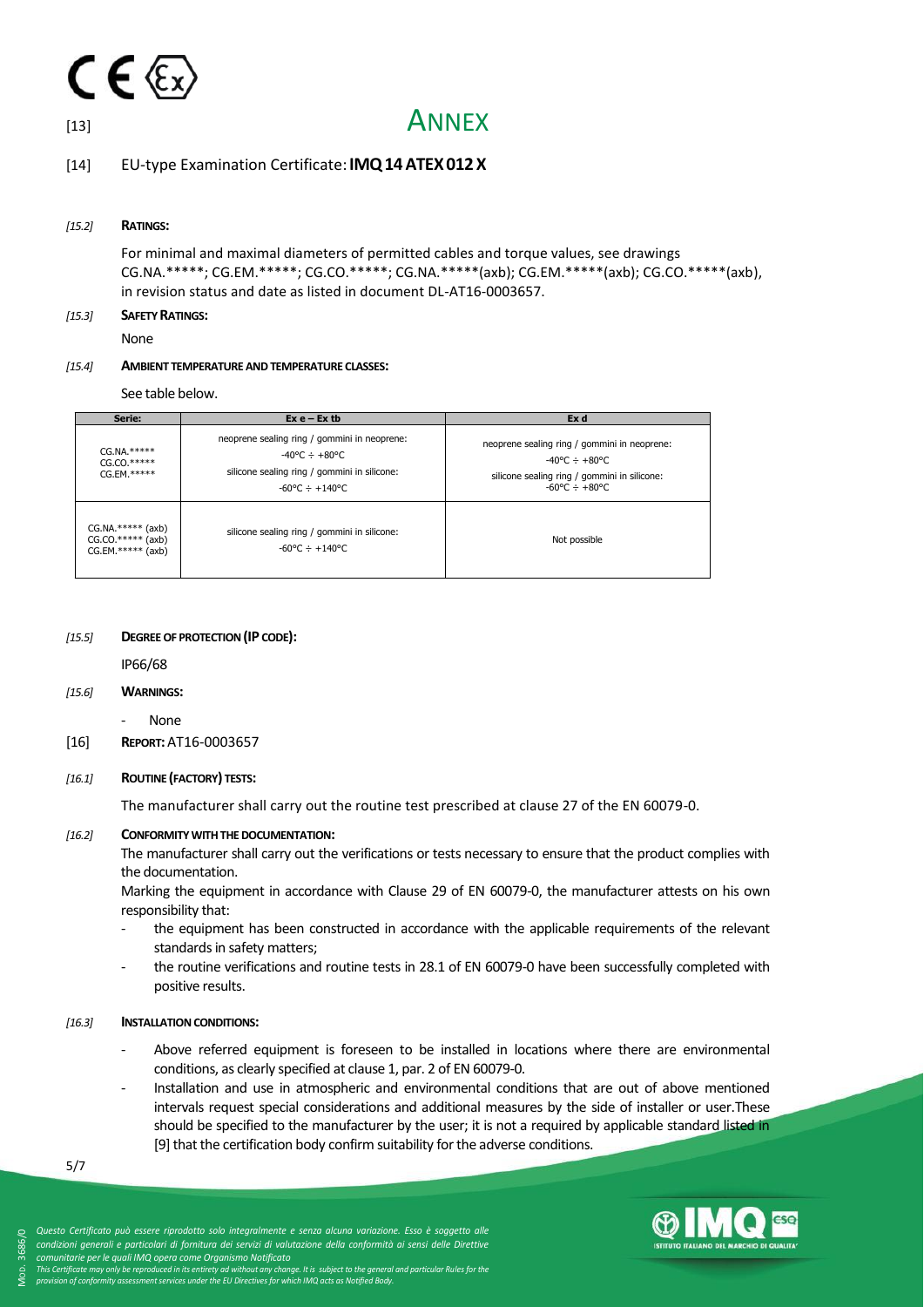

#### [14] EU-type Examination Certificate: **IMQ14ATEX012X**

- The coupling of the cable glands to the enclosure and torque values of cap clamping shall be made as indicated by the manufacturer in the documents annexed to this certificate in order to respect the type of protection of the electrical apparatus on which cable glands are mounted.
- The cable gland installation shall be done according to safety manufacturer instructions to maintain degree of protection.
- The cable gland installation shall be done in such a way that the temperature at the mounting point will remain within the service temperature ranges declared in this certificate.

#### [17] **SPECIAL CONDITION OF USE (X):**

- The cable glands are only suitable for fixed installations. Cables shall be effectively clamped to prevent pulling or twisting.
- When cable glands are installed with polyamide insert BP.NA.\*.PA, mechanical risk have to be taken into account, depending on cable gland and insert tap. The upper operating temperature is limited to 70 °C. When insert tap is removed in order to install the proper cable, the integrity of sealing rings have to be checked, in order to guarantee the correct tightness. If necessary, sealing rings have to be replaced with new ones (original spare parts only). Precautions shall be taken in order to guarantee protection against risk of mechanical damage is provided, when insert taps are suitable forlow mechanical risk (4J) only.
- Cable glands for non circular cables shall be fitted with proper cables, suitable for sealing ring, according to manufacturer's instruction.

#### [18] **ESSENTIAL HEALTH AND SAFETY REQUIREMENTS:**

This Certificate does not indicate compliance with electrical safety and performance requirements other than those expressly included in the Standards listed in [9].

This Certificate does not cover hazards coming from environmental conditions different from those clearly and precisely indicated in clause 1 of EN 60079-0.

ESHR 1.2.7: According Annex VIII of the Directive

ESHR 1.4: Not verified.

ESHR 1.5: Not applied.

ESHR 3: Not applied.

In addition to the Essential Health and Safety Requirements (EHSRs) covered by the standards listed at [9], the following are considered relevant to this product, and conformity is demonstrated in the report: N/A: additional Requirements for the products have not been considered

#### [19] **DESCRIPTIVE DOCUMENTS:**

DL- AT16-0003657, rev. 0, dated 2017-05-12, 46 pages.

#### [20] **CERTIFICATION VALIDITY CONDITIONS:**

- The use of this Certificate is subject to the Certification Scheme and to the Regulation applicable to holders of IMQ Certificates.
- The validity of this certificate is subject to the condition that the manufacturer complies with the results of the document review and of the pertinent requirement if any included, recorded in the relevant copy of documentation as per [19]. One copy of the mentioned documentation is kept in IMQ file.
- [21] In accordance with Article 41 of Directive 2014/34/EU, Certificates referring to 94/9/EC that were in existence prior to the date of application of 2014/34/EU (20 April 2016) may be referenced as if they were issued in accordance with Directive 2014/34/EU. New issues of such certificates may continue to bear the original certificate number issued prior to 20 April 2016.



⋝

- *Questo Certificato può essere riprodotto solo integralmente e senza alcuna variazione. Esso è soggetto alle condizioni generali e particolari di fornitura dei servizi di valutazione della conformità ai sensi delle Direttive*
- *comunitarie per le quali IMQ opera come Organismo Notificato* OD. 3686/0
	- This Certificate may only be reproduced in its entirety ad without any change. It is subject to the general and particular Rules for the<br>provision of conformity assessment services under the EU Directives for which IMQ ac